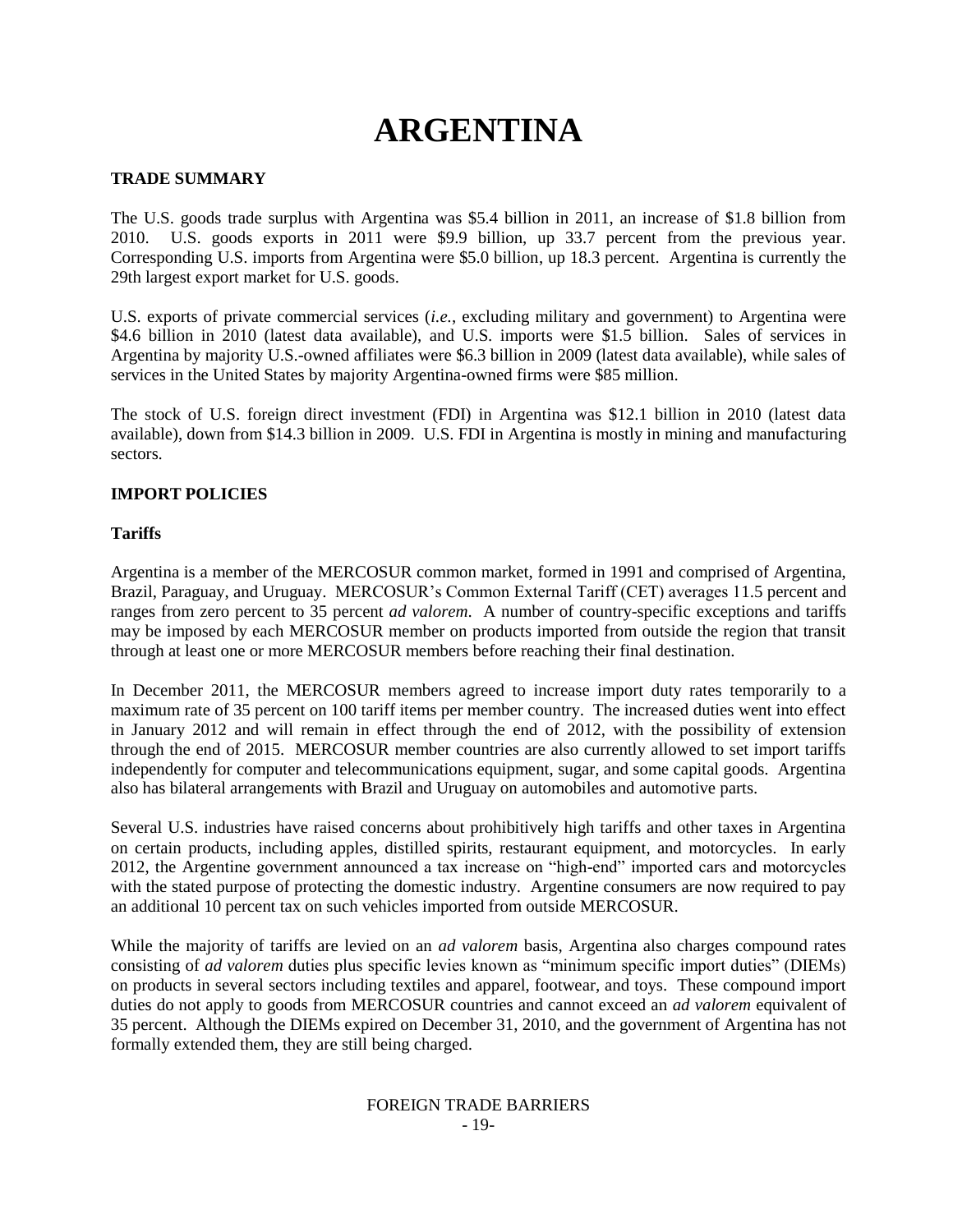During its 39th meeting in August 2010, MERCOSUR"s Common Market Council (CMC) advanced toward the establishment of a Customs Union with its approval of a Common Customs Code (CCC) and a decision to implement a plan to eliminate the double application of the CET within MERCOSUR. The plan was to take effect in three stages with the first phase to have been implemented no later than January 1, 2012. That deadline was not met, however, and the CCC still must be ratified by MERCOSUR"s member countries.

## **Nontariff Barriers**

Argentina has imposed a growing number of customs and licensing procedures and requirements that makes importing U.S. products more difficult. The measures include additional inspections, port-of-entry restrictions, expanded use of reference prices, automatic and non-automatic license requirements, and requirements that importers have invoices notarized by the nearest Argentine diplomatic mission when imported goods are below reference prices. A number of U.S. companies with operations in Argentina have expressed concerns that the measures have delayed exports of U.S. goods to Argentina and, in some cases, stopped exports of certain U.S. goods to Argentina altogether. In response to U.S. Government inquiries, Argentine government officials have asserted that all of these measures are nondiscriminatory and WTO-consistent.

During 2011, the government of Argentina increased its reliance on a growth strategy that is based heavily on import substitution. To carry out this strategy, Argentina increased its use of non-automatic import licenses (see more detailed discussion below) and imposed other nontariff barriers. U.S. firms have reported long delays in obtaining import licenses, including delays that exceed the 60 day period contemplated by the WTO Agreement on Import Licensing Procedures. U.S. firms have also reported that applications for import licenses are often not approved unless they are accompanied by a plan to export from Argentina goods of equivalent value to those that are being imported or a plan to invest in local production facilities. These requirements are not codified in law or regulation. Rather, they are communicated to companies informally by the Argentine government, for example, via telephone calls.

In early January 2012, Argentina announced a new measure requiring companies to file online affidavits (known as the Advanced Sworn Statement on Imports) and wait for government review and approval before they can import. The measure became effective on February 1, 2012. U.S. companies are concerned that this requirement will create additional delays and will be used to restrict imports.

Since April 2010, importers have reported delays in the approval of certificates of free sale for imported food products by the *Instituto Nacional de Alimentos*, a division of Argentina"s equivalent of the U.S. Food and Drug Administration. The certificate is necessary to import food products into Argentina. While there is no formal regulation restricting these imports, approval of the certificate is reportedly conditioned on the absence of a domestic substitute for the product.

Argentina prohibits the import of many used capital goods. Local legislation requires compliance with strict conditions on the entry of those used capital goods that may be imported, which are also subject to import taxes up to 28 percent and a 0.5 percent statistical tax. Argentina has carved out exceptions for some industries (*e.g.*, graphics, printing, machine tools, textiles, and mining), enabling importation of used capital goods at a zero percent import tax. The Argentina-Brazil Bilateral Automobile Pact also bans the import of used self-propelled agricultural machinery unless it is rebuilt. Argentina prohibits the importation and sale of used or retreaded tires (but in some cases allows remolded tires); used or refurbished medical equipment, including imaging equipment; and used automotive parts. Argentina generally restricts or prohibits the importation of any remanufactured good, such as remanufactured

# FOREIGN TRADE BARRIERS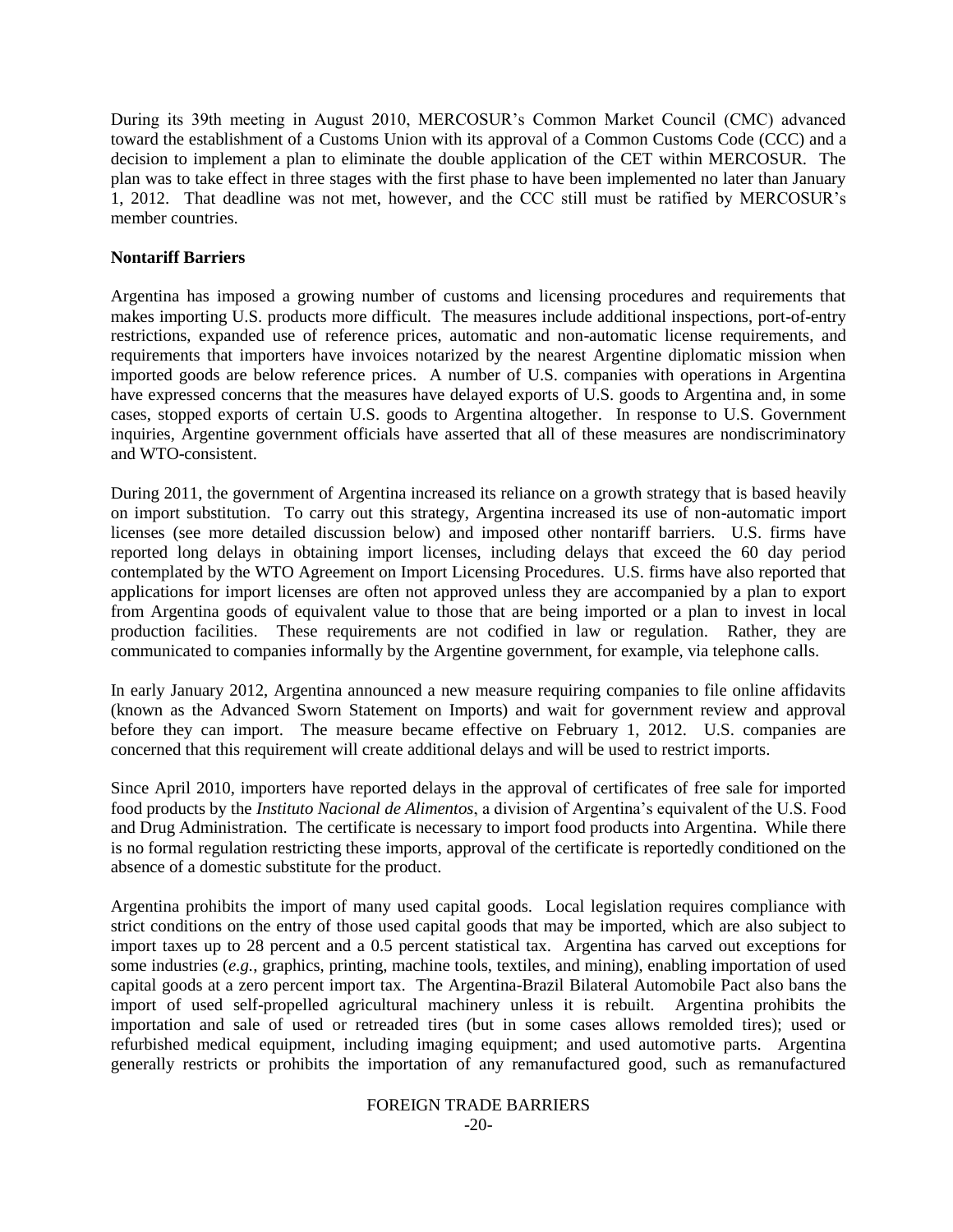automotive parts, earthmoving equipment, medical equipment, and information and communications technology products. On December 31, 2010, Argentina reintroduced an import prohibition on used clothing, which is due to expire in 2015.

#### *Import Licensing:*

The government of Argentina has significantly expanded the list of products subject to both automatic and non-automatic import licensing requirements since 2008.

Argentina imposes automatic import licensing requirements on 2,100 tariff lines, mainly involving consumer products. Examples of products affected include food and drink, pet food, computer and audio equipment, cars, bicycles, cameras, mattresses, telephones, toys, and watches. Companies have reported not being granted import licenses unless they commit to export from, or invest in, Argentina.

In 2011, Argentina continued and expanded the use of non-automatic licenses to protect sectors that the Argentine government deems sensitive. U.S industry representatives complain that the wait time for the issuance of non-automatic licenses often extends beyond 60 days to 100 days or more, partly due to a backlog of license applications. Obtaining a license is reportedly burdensome and requires multiple duplicative reviews by several different government offices. Once issued, the certificates are generally valid for 60 days.

According to the most recently available official information, approximately 600 tariff lines are currently subject to non-automatic licenses, which include approximately 200 tariff lines that were added in 2011 to the list of products requiring non-automatic import licenses. The Minister of Industry stated in a February 2011 press release that this increase was designed to help domestic manufacturers and boost local production.

Of the products subject to the non-automatic license requirements, nearly half are textile products, yarn, and fabrics. However, a broad range of other sectors has been targeted, including metallurgical products, automotive parts, chemical products, general and special purpose machinery, and consumer goods.

Since 2005, the government of Argentina has also required non-automatic import licenses for toys and shoes. Shoe import licenses are valid for only 120 days and, according to exporters, obtaining them involves especially burdensome procedures. The government of Argentina says the licensing requirement is needed for informational purposes. Some U.S. companies, however, claim it is designed to delay footwear imports.

#### *Customs Valuation:*

Argentina currently applies reference values to several thousand products. In 2011, goods covered by approximately 50 tariff lines were added to that list of products. The stated purpose of reference pricing is to prevent under-invoicing, and authorities establish benchmark unit prices for customs valuation purposes for certain goods that originate in, or are imported from, specified countries. These benchmarks establish a minimum price for market entry and dutiable value. Importers of affected goods must pay duties calculated on the reference value, unless they can prove that the transaction was conducted at arm"s length.

Argentina requires importers of any goods from designated countries that are invoiced below the reference prices to have the invoice validated by both the exporting country"s customs agency and the appropriate Argentine Embassy or Consulate in that country. Argentina has stated that the rule is designed to

## FOREIGN TRADE BARRIERS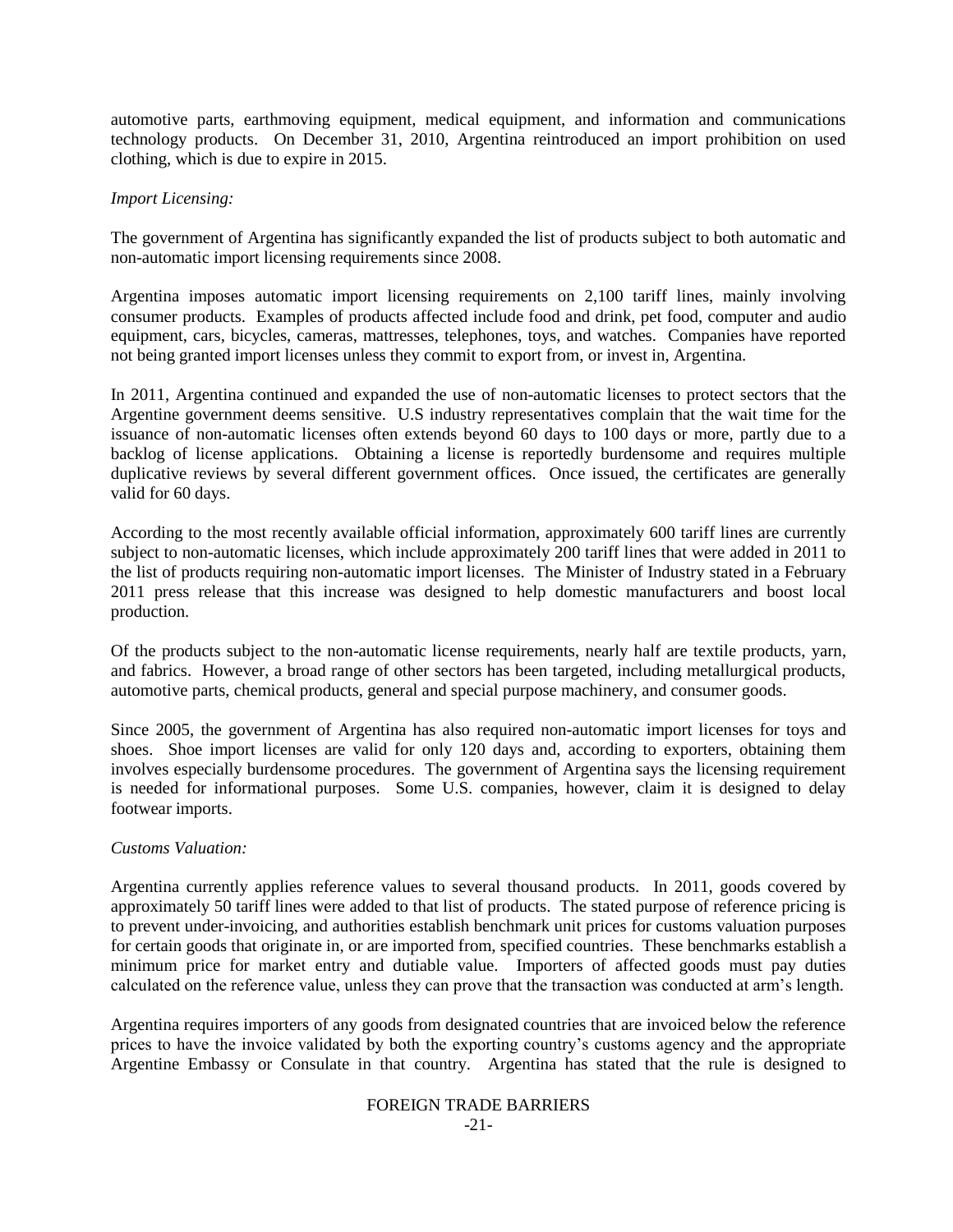discourage under-invoicing and fraudulent under-payment of customs duties. The government of Argentina publishes an updated list of reference prices and applicable countries which is available at: [http://www.afip.gov.ar/aduana/valoracion/valores.criterios.pdf.](http://www.afip.gov.ar/aduana/valoracion/valores.criterios.pdf)

Customs External Notes 87/2008 of October 2008 and 15/2009 of February 2009 establish administrative mechanisms that restrict the entry of products deemed sensitive, such as textiles, apparel, footwear, toys, electronic products, and leather goods. While restrictions are not country-specific, they are to be applied more stringently to goods from countries considered "high risk" for under-invoicing, and to products considered at risk for under-invoicing as well as trademark fraud. The full text of Note 87/2008 can be found at: [http://www.infoleg.gov.ar/infolegInternet/anexos/145000-149999/145766/norma.htm.](http://www.infoleg.gov.ar/infolegInternet/anexos/145000-149999/145766/norma.htm)

The tax collection agency (AFIP) charges import duties based on pre-established reference prices on these several thousand products. If an importer disagrees with the reference prices established by AFIP or wants to establish its own reference prices, it must submit large volumes of documentation to AFIP in support of its references prices. On October 14, 2011, AFIP issued Note 15/2011, which permits large importers to establish in-house customs services that are pre-approved by the Argentine government in order to establish their own reference prices.

## *Ports of Entry:*

Argentina restricts entry points for several classes of goods, including sensitive goods classified in 20 Harmonized Tariff Schedule chapters (*e.g.*, textiles, shoes, electrical machinery, metal and certain other manufactured goods, and watches) through specialized customs procedures for these goods. A list of products affected and the ports of entry applicable to those products is available at: [http://www.infoleg.gov.ar/infolegInternet/anexos/130000-134999/131847/norma.htm.](http://www.infoleg.gov.ar/infolegInternet/anexos/130000-134999/131847/norma.htm) Depending on their country of origin, many of these products are also subject to selective, rigorous "red channel" inspection procedures, and importers are required to provide guarantees for the difference in duties and taxes if the declared price of an import is lower than its reference price.

Since the first measure regarding the limitation of ports of entry was formally announced in 2005, several provincial and national legislative authorities have requested the elimination or modification of the specialized customs scheme. Through several new resolutions issued by the Customs Authority in 2007, 2008, 2010, and 2011, the government of Argentina has increased the number of authorized ports of entry for certain products.

## **Customs Procedures**

Certificates of origin have become a key element in Argentine import procedures because of antidumping measures, criterion values, and certain geographical restrictions. In August 2009, AFIP revised certificate of origin requirements for a list of products with non-preferential origin treatment through External Note 4. These additions referred primarily to certain organic chemicals, tires, bicycle parts, flat-rolled iron and steel, certain iron and steel tubes, air conditioning equipment, wood fiberboard, most fabrics (*e.g.*, wool, cotton, other vegetable), carpets, most textiles (*e.g.*, knitted, crocheted), apparel, footwear, metal screws and bolts, furniture, toys and games, brooms, and brushes. To receive the most favored nation tariff rate, the certificate of origin must be certified by an Argentine consulate. The certificate is valid for 180 days, which has proven problematic for some companies that import goods subject to non-automatic licenses, and companies report that the major delays in obtaining an import license often put them beyond the 180 day validity period for the certificate of origin.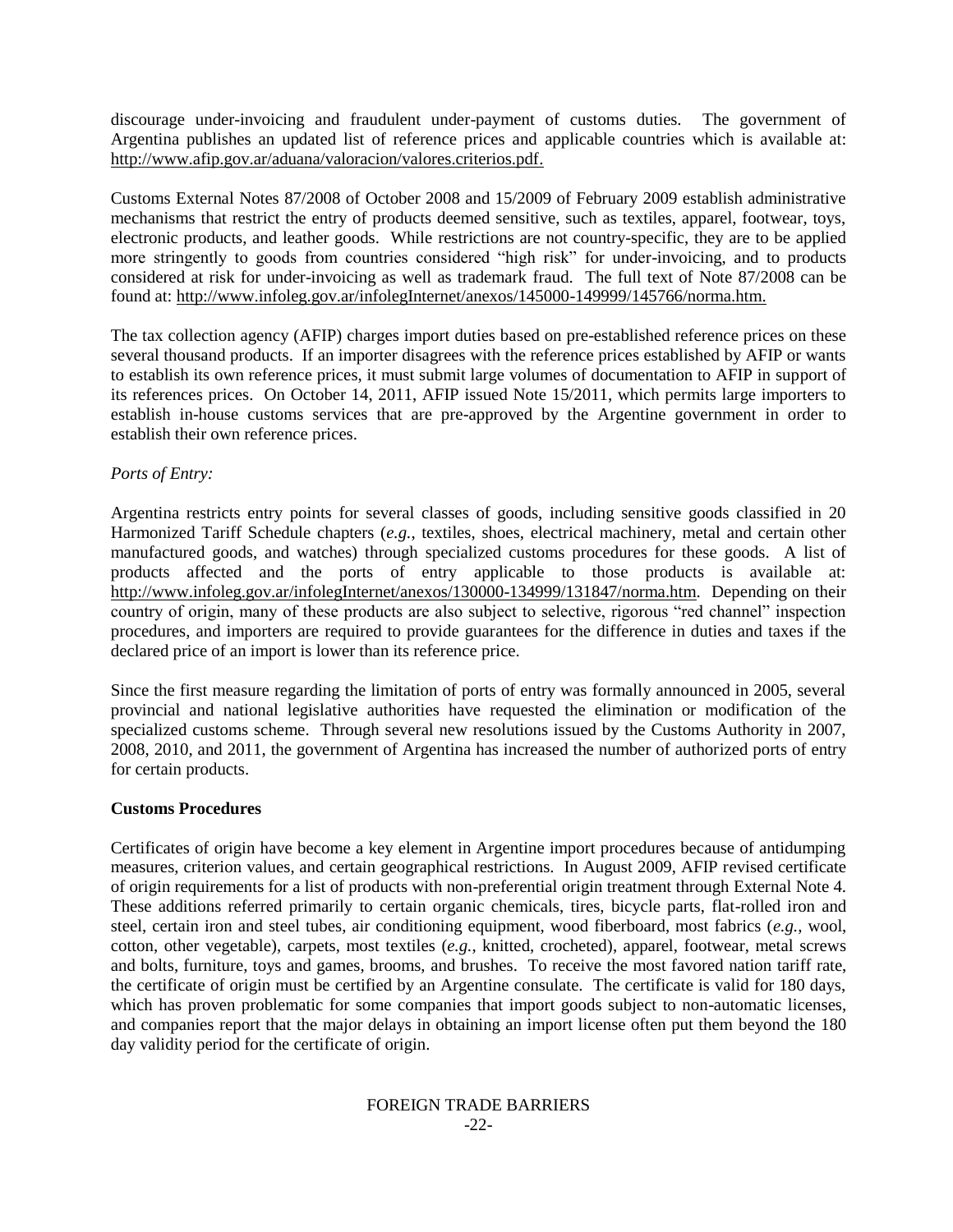Simplified customs clearance procedures on express delivery shipments are only available for shipments valued at \$1000 or less. Couriers also are now considered importers and exporters of goods, rather than transporters, and also must declare the tax identification codes of the sender and addressee, both of which render the process more time-consuming and costly. These regulations increase the cost not only for the courier, but also for users of courier services. The U.S. Government has raised these policies with the Ministry of Federal Planning, Public Investment and Services, the Directorate of Customs, and the National Administration of Civil Aviation.

## **EXPORT POLICIES**

The Argentine government imposes export taxes on all but a few exports, including significant export taxes on key hydrocarbon and agricultural commodities. In many cases, the export tax for raw materials is set higher than the sale price of the processed product to encourage development of domestic value-added production. Crude hydrocarbon export taxes are indexed to world commodity benchmarks. Total export tax revenue in 2011 was equal to 15.6 percent of the value of all Argentine exports (down from 17 percent in 2010), including goods not subject to export taxes.

Despite proposals within and without the Argentine Congress to reduce or eliminate export taxes, the taxes continue to be actively supported and managed by the government of Argentina as they are a major source of fiscal revenue. The following major agricultural commodities are currently subject to export taxes: soybeans at 35 percent; soybean oil and soybean meal at 32 percent; sunflower meal and sunflower oil at 30 percent; wheat at 23 percent; and corn at 20 percent. The export tax on pure biodiesel was 20 percent in 2011, with a 2.5 percent rebate. The difference in tax rates between raw and processed products appears to create large incentives to process those commodities locally, particularly for soybeans, which are turned into oil and in turn provide the feedstock for Argentina"s rapidly growing biodiesel industry.

The Common Customs Code (CCC), approved during the 39th MERCOSUR CMC meeting in August 2010, restricts future taxes and anticipates a transition to a common export tax policy. The CCC still must be ratified by MERCOSUR's member countries.

## **Export Registrations**

In addition to levying high export taxes, the government of Argentina requires major commodities to be registered for export before they can be shipped out of the country. Until 2011, the National Organization of Control of Agricultural Commercialization (ONCCA) administered the Registry of Export Operations for meat, grain (including vegetable oils), and dairy products under the provisions of Resolution 3433/2008. After ONCCA was dismantled in early 2011, administration of the Registry of Export Operations was transferred to the Ministry of Agriculture, but reportedly there have been no major changes to procedures for registering exports. All exports must still be registered, and the government retains the authority to reject or delay exports depending on domestic price and supply conditions. One of the goals of the export registration process has been to control the quantity of goods exported, and thereby guarantee domestic supply. Export registrations of wheat, corn, beef, and dairy products continue to be subject to periodic restrictions due to shortfalls in domestic supplies.

Argentina continues to impose time restrictions on grain and oilseed exports depending on when the export tax is paid. Under applicable regulations, export permits are valid for  $4\overline{5}$  days after registration is approved, if the export tax is paid at the time of export. Export permits may be valid for up to 365 days for corn and wheat and 180 days for soybean and sunflowers products if the exporter pays 90 percent of the export tax at the time the export license is approved.

#### FOREIGN TRADE BARRIERS -23-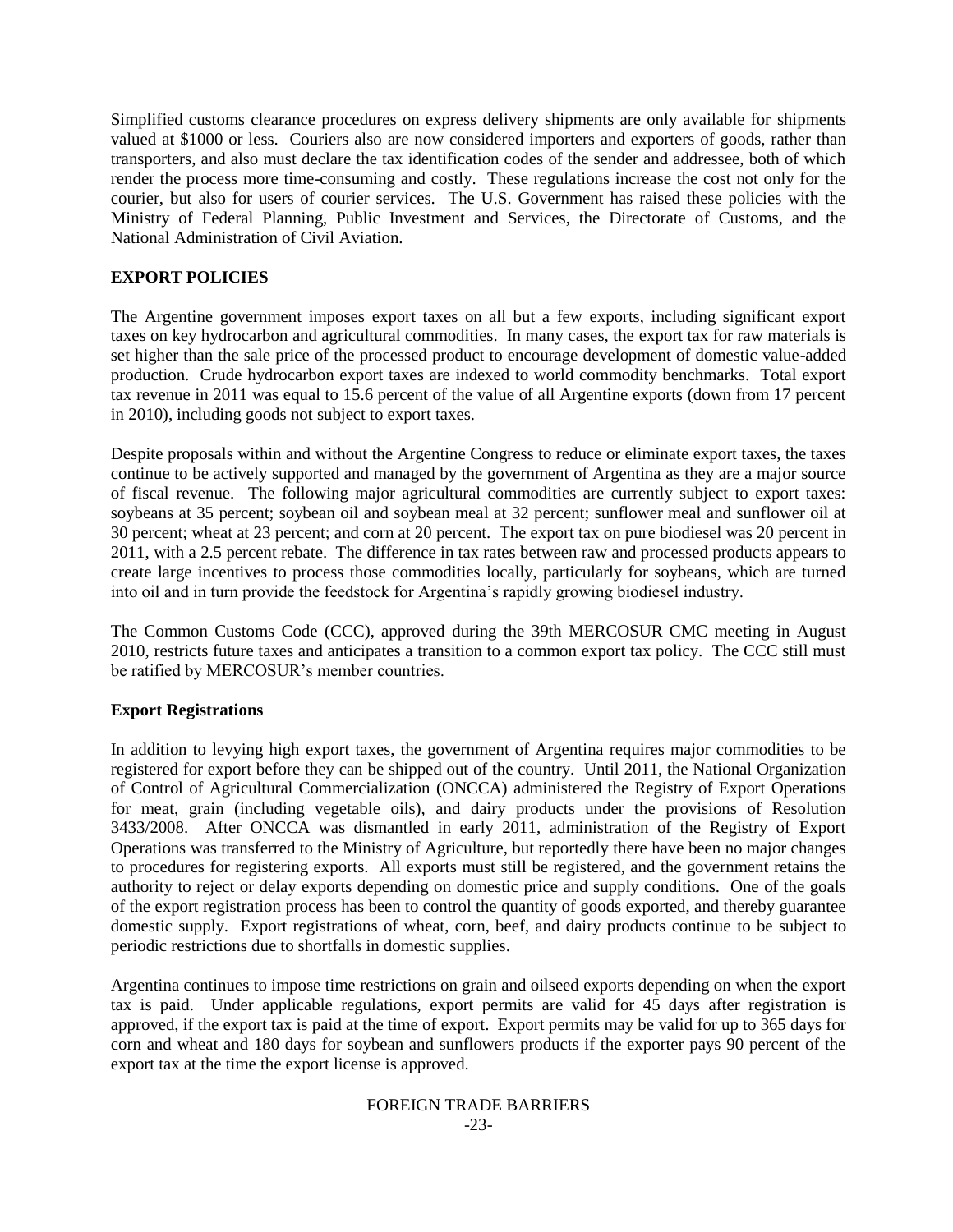## **GOVERNMENT PROCUREMENT**

Law 25551 of 2011 establishes a national preference for local industry for most government procurement where the domestic supplier's tender, depending on the size of the company, is no more than five percent to seven percent higher than the foreign tender. The preference applies to procurement by all government agencies, public utilities, and concessionaires. There is similar legislation at the provincial level. These preferences serve as barriers to participation by foreign firms.

In March 2011, the Argentine Senate approved an amendment to Law 25551 extending the entities subject to the "Buy Argentine" regime to include: (a) offices within the Argentine public sector (centralized and decentralized public administration); (b) social security institutions; (c) state-owned companies; (d) private legal entities engaged in public works and licensees and concessionaires of public utilities and other services (fixed and mobile communications, freight transportation, mining, oil and gas, etc.); (e) provincial public entities; and (f) private entities with tax benefits. As of December 2011, the Draft Law was still pending in the Argentine Lower House.

Argentina is not a signatory to the WTO Agreement on Government Procurement, but it is an observer to the WTO Committee on Government Procurement.

## **INTELLECTUAL PROPERTY RIGHTS PROTECTION**

Argentina continued to be listed on the Priority Watch List in the 2011 Special 301 report. Recently, the Argentina has taken a number of positive and encouraging steps on intellectual property rights (IPR) protection. Argentina intensified its enforcement efforts beginning in 2010, and industry continues to report encouraging cooperation with police officers regarding raids. However, key concerns remain regarding the need to strengthen IPR legal enforcement to combat the widespread availability of pirated and counterfeit products. Problems persist in the civil and criminal enforcement areas. Delays in the adjudication of criminal IPR infringement cases are common, and there is a reluctance to impose strong penalties, such as incarceration, for repeated and/or serious violations. Argentina has taken steps to address its patent backlog, but it still does not provide adequate protection against unfair commercial use and unauthorized disclosure of undisclosed test and other data generated to obtain marketing approval for pharmaceutical products. In addition, Argentina lacks an effective system to address patent issues expeditiously in connection with applications to market patented pharmaceutical products.

## **SERVICES BARRIERS**

## **Audiovisual Services**

U.S. industry remains concerned with the added costs associated with exporting movies to Argentina due to measures governing the showing, printing, and dubbing of films. Industry also has concerns regarding the practice of charging *ad valorem* customs duties on U.S. exports based on the estimated value of the potential royalty generated from the film in Argentina rather than on the value of the physical materials being imported.

Beginning on August 30, 2011, under Resolution 2114/2011, the National Institute of Cinema and Audiovisual Arts is authorized to tax foreign films screened in local movie theaters. Distributors of foreign films in Argentina must pay screening fees that are calculated based on the number and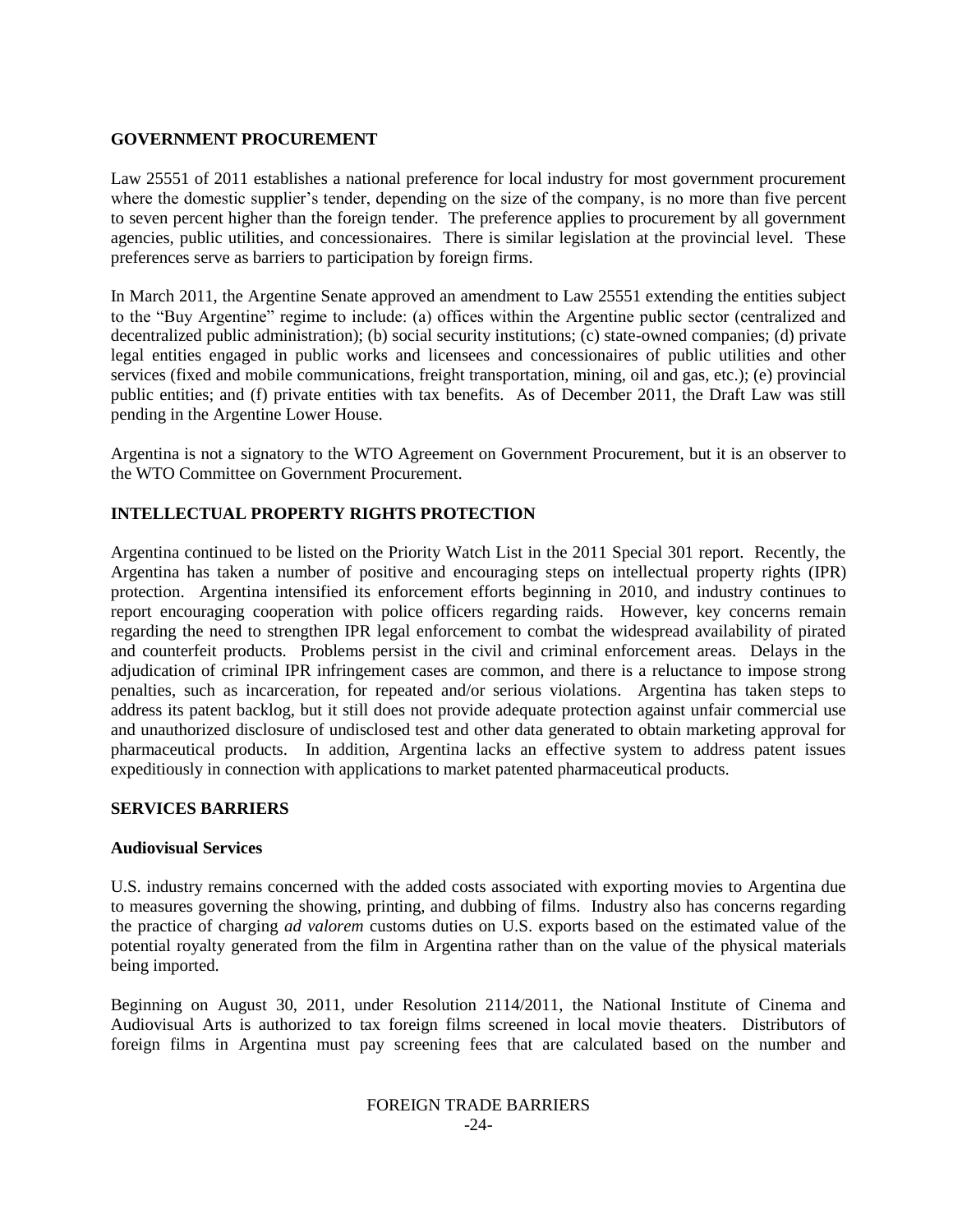geographical locations of theaters at which films will be screened within Argentina. Films that are screened in 15 or fewer movie theaters are exempted.

In October 2009, the Argentine Congress passed Law 26.522 regulating audiovisual communication services. Although the government of Argentina has promulgated implementing regulations, some provisions of the law have been suspended pending judicial review. If implemented, several aspects of the law appear problematic. Law 26.522 would limit foreign ownership of media outlets to 30 percent, require minimum national content of 60 percent to 70 percent, require that all signals owned wholly or partially by the national government be included, set a minimum screen quota for Argentine movies, and require a fee on foreign programmers in the amount of 0.5 percent of annual revenue for acquiring Argentine films. The law provides for different tax treatment for foreign media operations compared to local companies and imposes a limit on the number of broadcasting licenses (based on geography and market segment) in the hands of a single licensee.

#### **Financial Services**

Argentina limits lending by foreign bank branches based on local paid-in capital, as opposed to the parent bank"s capital.

#### **Insurance Services**

The Argentine insurance regulator (SSN) issued an order (Resolution 36.615/2011) in February 2011 prohibiting cross-border reinsurance. Beginning on September 1, 2011, local insurers may only contract reinsurance from locally based reinsurers. Foreign companies without local operations are not allowed to enter into reinsurance contracts except when the SSN determines there is no local reinsurance capacity.

On October 27, 2011, the Argentine insurance regulator issued Resolution 36.162 requiring that "all investments and cash equivalents held by locally registered insurance companies be located in Argentina." These regulations do not formally require the exchange of dollars into pesos; companies can convert their holdings to dollar-denominated assets based in Argentina and still be in compliance. Nevertheless, foreign insurance firms have reported pressure by the Argentine government to sell their dollars for pesos. Many of these companies have liabilities denominated in dollars, making this foreign exchange requirement difficult to meet. Insurance firms also have said that complying with the Argentine government's requirements would force them to take losses due to what they believe is an official exchange rate that over-values the peso.

#### **INVESTMENT BARRIERS**

#### **Pension System**

The Argentine parliament approved a bill to nationalize Argentina"s private pension system and transfer pensioner assets to the government social security agency in November 2008. Compensation to investors in the privatized pension system, including to U.S. investors, is still pending and under negotiation.

#### **Foreign Exchange and Capital Controls**

Hard currency earnings on exports, both from goods and services, must be converted to pesos in the local foreign exchange market. In November 2011, Argentina eliminated the exceptions previously granted to hydrocarbon and mining exporters. These firms must now exchange their revenues to pesos on the local

#### FOREIGN TRADE BARRIERS -25-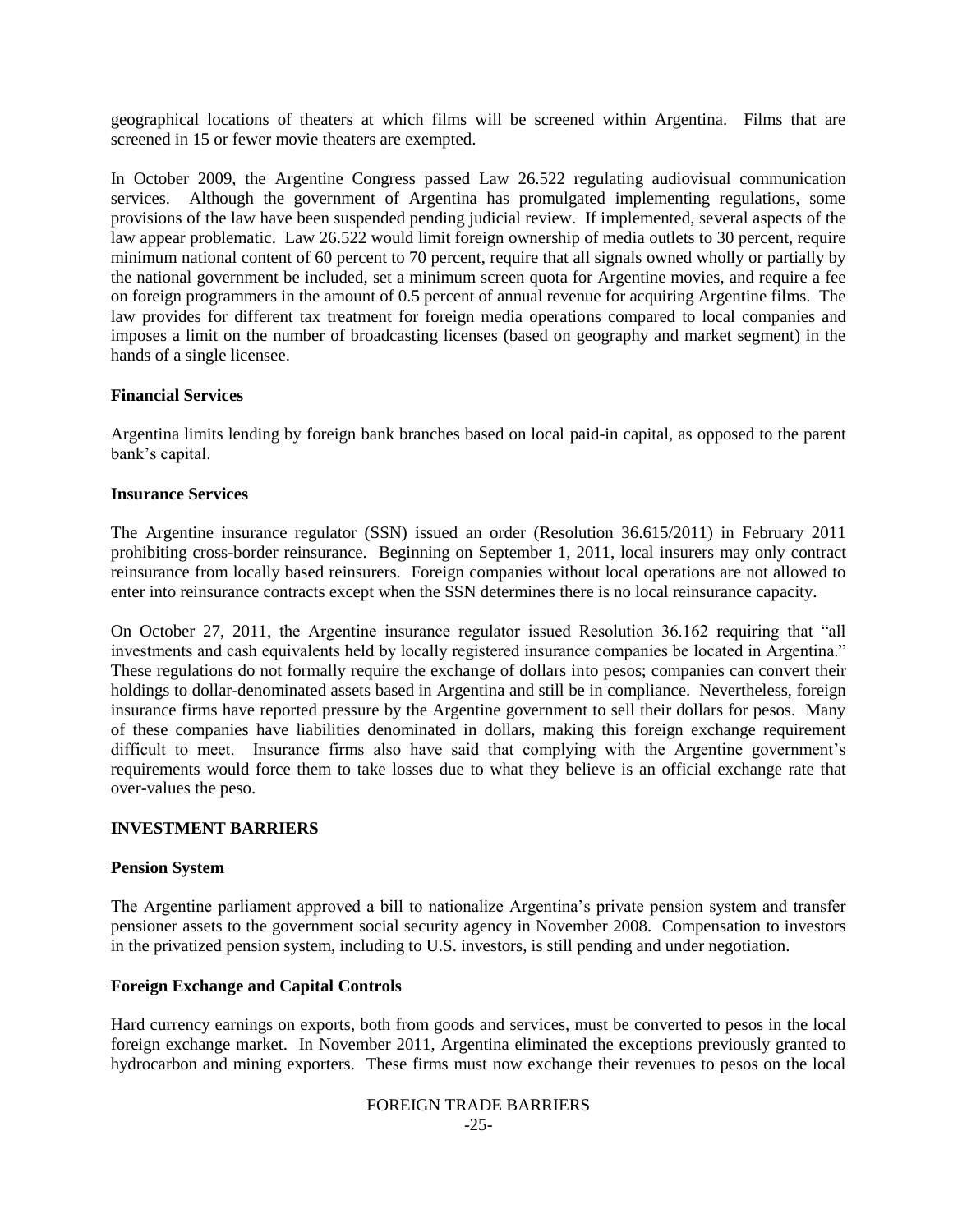foreign exchange market. Revenues from exporting to Argentine foreign trade zones and from reexporting some temporary imports are still exempted from this requirement. To the extent that these foreign exchange restrictions negatively affect U.S. investors in Argentina, those investors may be able to invoke the United States-Argentina Bilateral Investment Treaty (BIT), which contains obligations regarding the free transfer of capital.

Time limits on fulfilling the obligation to convert to pesos range from approximately 60 days to 360 days for goods (depending on the goods involved) and 15 days for services. For certain capital goods and situations where Argentine exports receive longer-term financing not exceeding six years, Argentine exporters receive more generous time limits. A portion of foreign currency earned through exports may be used for foreign transactions.

Argentina has expanded its capital control regime since 2003, with the stated goal of avoiding the potentially disruptive impact on the nominal exchange rate from large short-term capital flows. In May 2005, the government issued Presidential Decree 616 revising registration requirements for inflows and outflows of capital and extending the minimum investment time period from 180 days to 365 days. The Decree also expanded the registration requirement to include "all types of debt operations of residents that could imply a future foreign currency payment to nonresidents" and requires that all foreign debt of private Argentine residents, with the exception of trade finance and initial public debt offerings that bring foreign exchange into the market, must include provisions that the debt need not be repaid in fewer than 365 days.

Since 2004, both foreign and domestic institutional investors have been restricted to total currency transactions of \$2 million per month, although transactions by institutions acting as intermediaries for others do not count against this limit. In June 2010, the Argentine Central Bank introduced a regulation that permitted Argentine residents to conduct more than \$2 million per month in foreign exchange transactions for specific enumerated purposes (*e.g.*, to purchase bonds issued by the federal government, to deposit in the local banking system, and to finance investment projects). The Central Bank also requires Argentine residents who purchase more than \$250,000 within a year to show that the purchase is compatible with personal income tax filings.

The Ministry of Economy implemented Decree 616 through resolutions in 2005 and 2006 that imposed more restrictive controls on the following classes of inbound investments: inflows of foreign funds from private sector debt (excluding foreign trade and initial public offerings of stock and bond issues); inflows for most fiduciary funds; inflows of nonresident funds that are destined for the holding of Argentine pesos or the purchase of private sector financial instruments (excluding foreign direct investment and the primary issuance of stocks and bonds); and investments in public sector securities purchased in the secondary market. These inflows are subject to three restrictions: (1) they may not be transferred out of the country for 365 days after their entry; (2) proceeds from foreign exchange transactions involving these investments must be paid into an account in the local financial system; and (3) a 30 percent unremunerated reserve requirement must be met, meaning that 30 percent of the amount of such transactions must be deposited in a local financial entity for 365 days in an account that must be denominated in dollars and pay no interest.

As of September 2006, a deposit is not required for capital inflows intended to finance energy infrastructure works. Furthermore, as of January 2008, a deposit is not required for inflows for the purchase of real estate property by foreigners as long as the foreign exchange liquidation occurs on the day of settlement (and transfer of the title). As of February 2009, a deposit is not required for inflows to be used for tax payments and social security contributions within the 10 days following settlement of the foreign currency exchange. Violations are subject to criminal prosecution. In October 2007, the Central Bank introduced new control measures, banning all foreign entities from participating in Central Bank

# FOREIGN TRADE BARRIERS